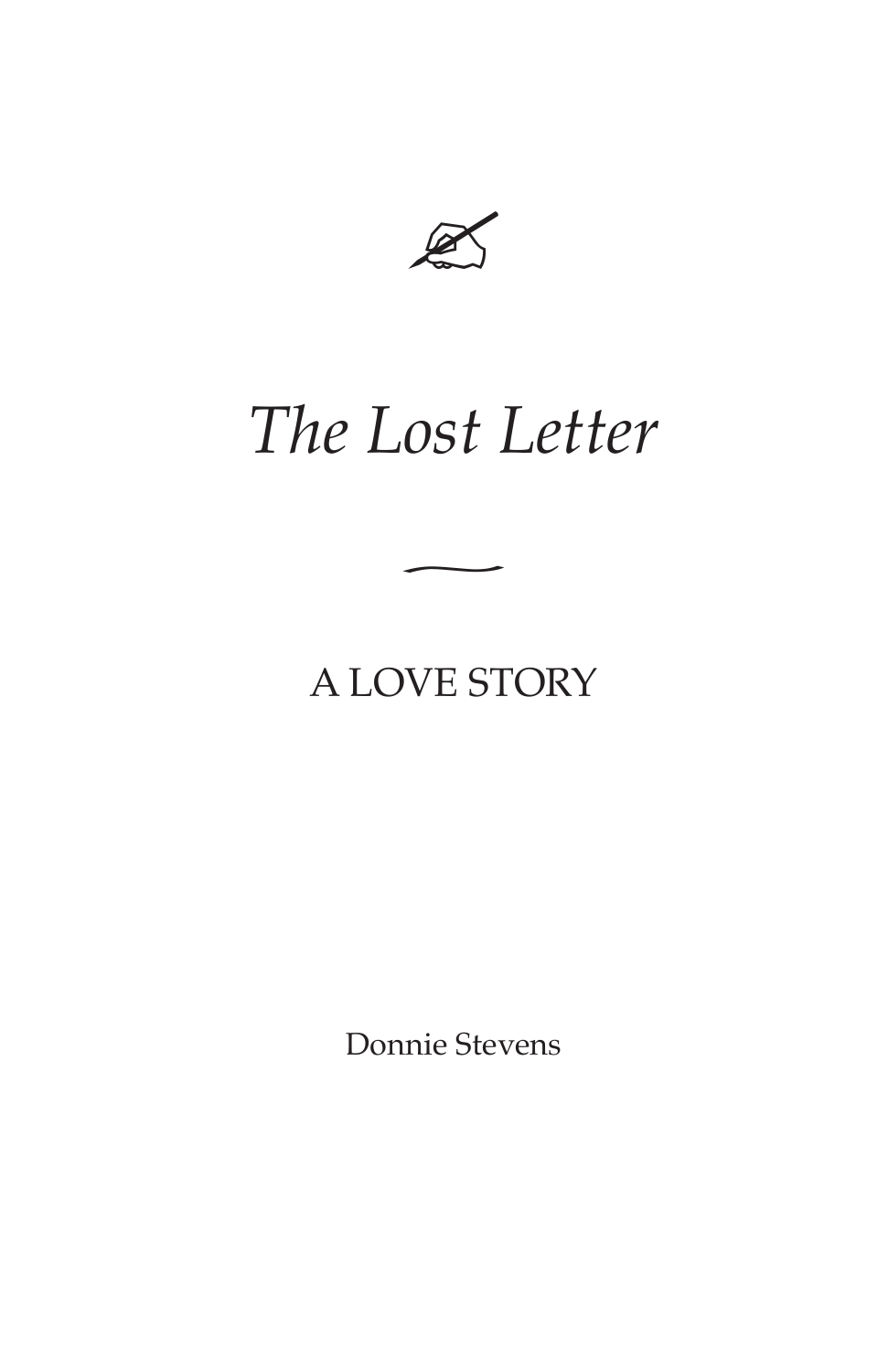*The Lost Letter*

© 2012

Donnie Stevens

ISBN: 978-1-936553-27-3

No portion of this book may be reproduced without the written permission of the author.

This book is a work of fiction. Names, characters and incidents are products of the author's imagination. Any similarity to actual people and/or events is purely coincidental.

*Dedicated to my son, Justin, and his bride, Jennifer. Thank you for the many special moments and smiles you bring into my life.*



Warwick House Publishers 720 Court Street Lynchburg, Virginia 24504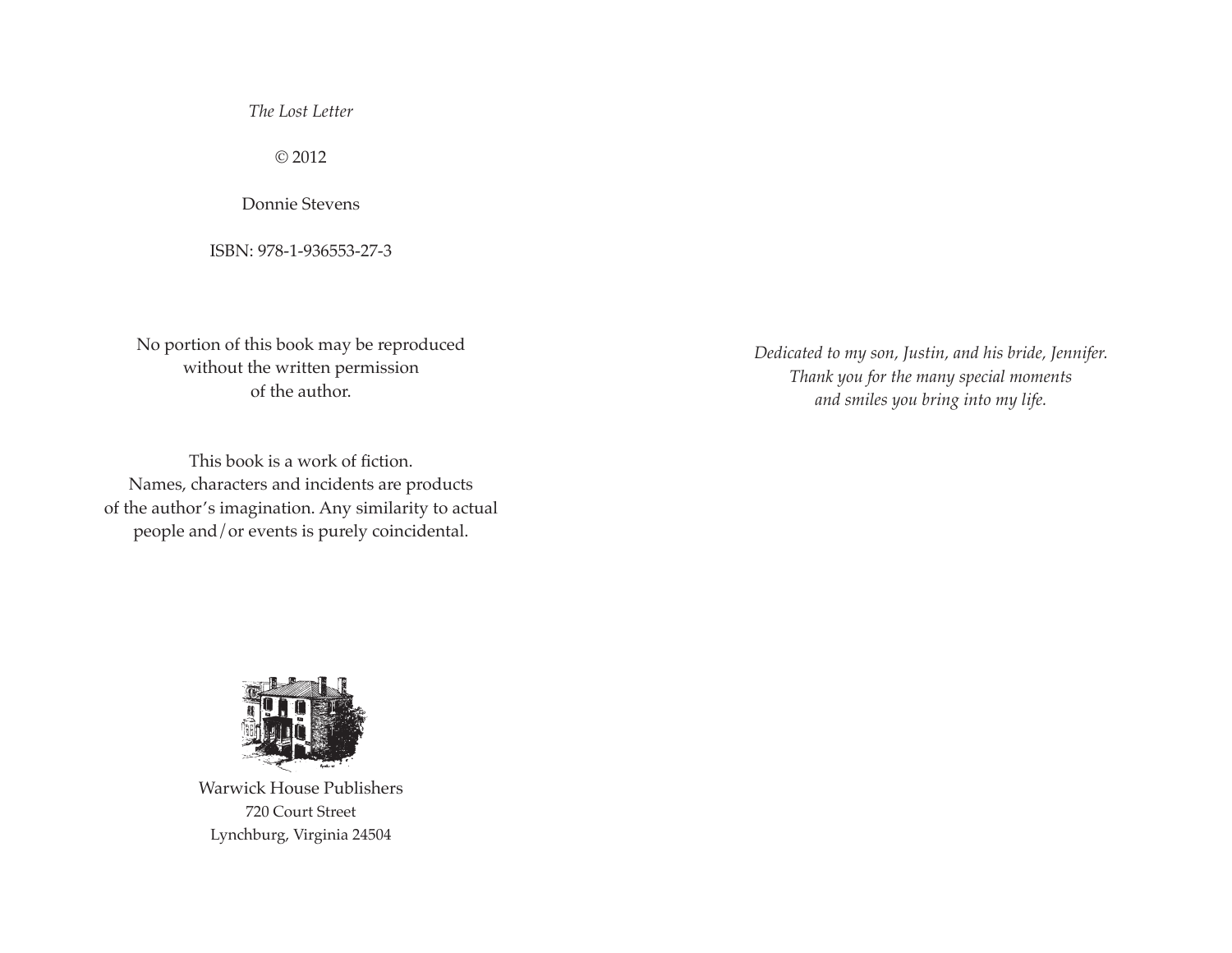#### ACKNOWLEDGMENTS

Over the past year as I wrote this 67,000 word love story, I could only imagine how the book would look in final print, bound gracefully within a beautiful cover. Then I realized that for the supportive team of friends who cheered me all the way the finished book would prove to be as exciting for them as the journey was for me. I must share some of my thoughts and sincere thanks to them for their help and believing in me.

To Jackie, my wife, for your encouragement and patience while I stole minutes and sometimes hours from our busy lives to bring this story to life.

To my author friend, C. Shea Lamone, I loved the emails received from you every couple of days while you were reading and editing my first draft of TLL. Not only were they motivating, but your sincere encouragement could have come only from a true friend.

To Susan Elzy, friend and author. You always challenge me with your thoughts and willingness to share ideas on how to make a good story great. I know you're always trying to bring out the best in me. Your friendship and encouragement is invaluable.

To Joyce Maddox and Amy Moore of Warwick House Publishing. Thank you for your steadfast patience as I fumbled through several revisions of this story before bringing it to final version. Your efforts to dot every i and cross every t to make my words flow smoother is much appreciated and you have made yet another dream come true for me.

To Greenbrier Resort, a favorite destination for Jackie and me, for the inspiration that inspired the setting for much of this love story.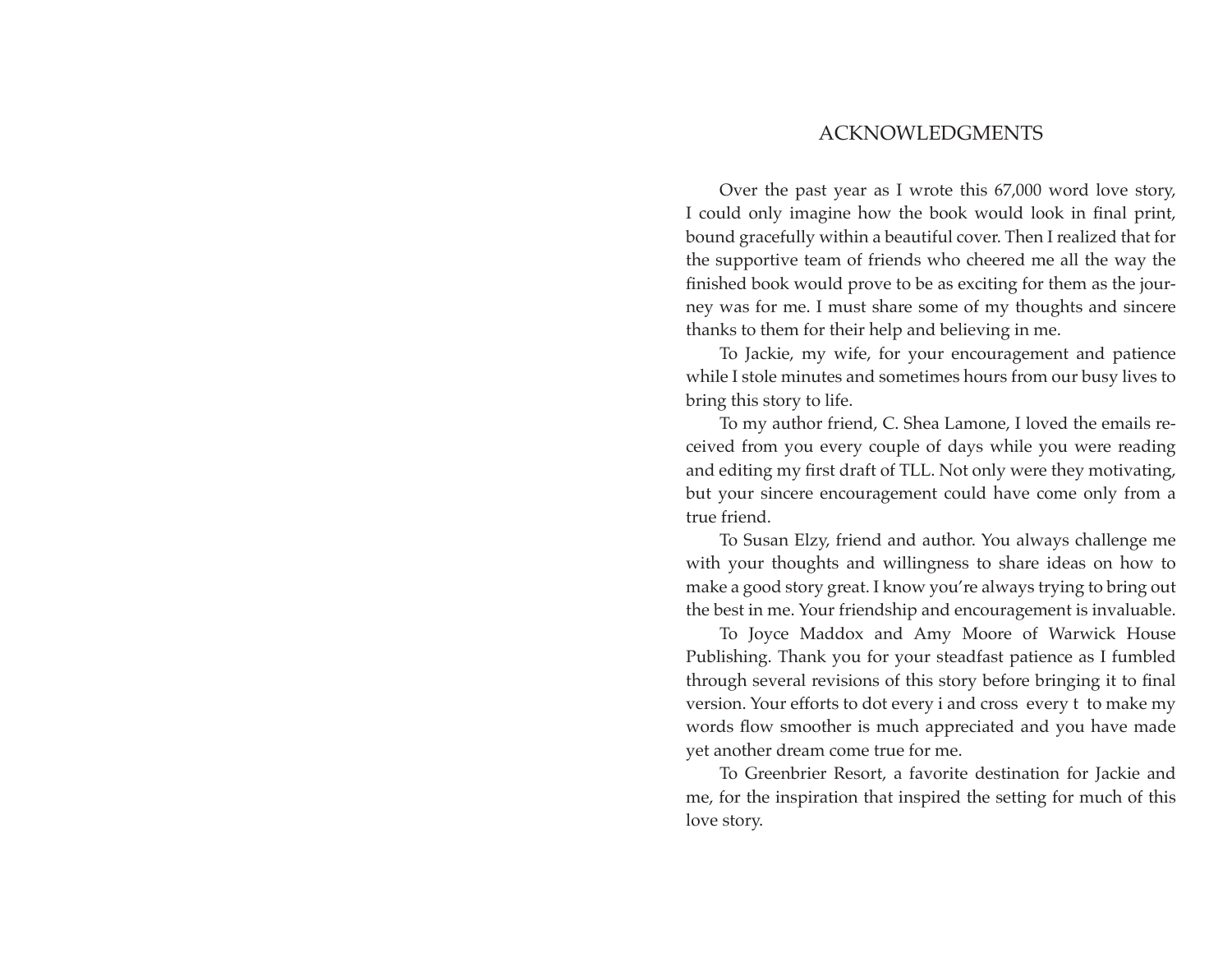## $\mathbb{Z}$

### CHAPTER 1 *(July 1975)*

Trudy wiped sweat from her brow with the back of her hand as she walked on a carpet of wilted blooms she'd pinched from flowers in the afternoon heat. Glancing up, she noticed she had already picked through more than half of the plant beds stretching for several hundred feet under the netted top. With her blue jeans cuffed so they wouldn't get wet or muddy from the frequent irrigation, she wore a light blue, sleeveless, cotton shirt with the tail hanging loosely over her hips. Her long, blond hair was tied back to keep it out of her face in the sweltering July heat.

Suddenly, water spewed everywhere. With only one way out of the maze of plant beds, she squealed and sprinted through the rows of flowers, sidestepping and jumping over plants the best she could. Since the irrigation system was turned on manually, she knew someone must have intentionally turned the water on her.

Then it dawned on her. Earlier, she'd seen Richard ride over to the packing shed on his dirt bike. Always playing pranks on each other, he must have purposely turned the water on to get even with her after she had grabbed his hat from the tractor seat and hurled it on top of the shed. Winking at the wagonload of workers waiting to be taken out to the fields, she had hoped they wouldn't tell on her. She then went down to the lower plant beds, working where she could easily watch him.

Rushing out of the shed and climbing onto the tractor, Richard had glanced around for his hat. Not seeing it anywhere, he climbed down and looked under the wagon. He searched diligently for several minutes before Raymond, his younger brother,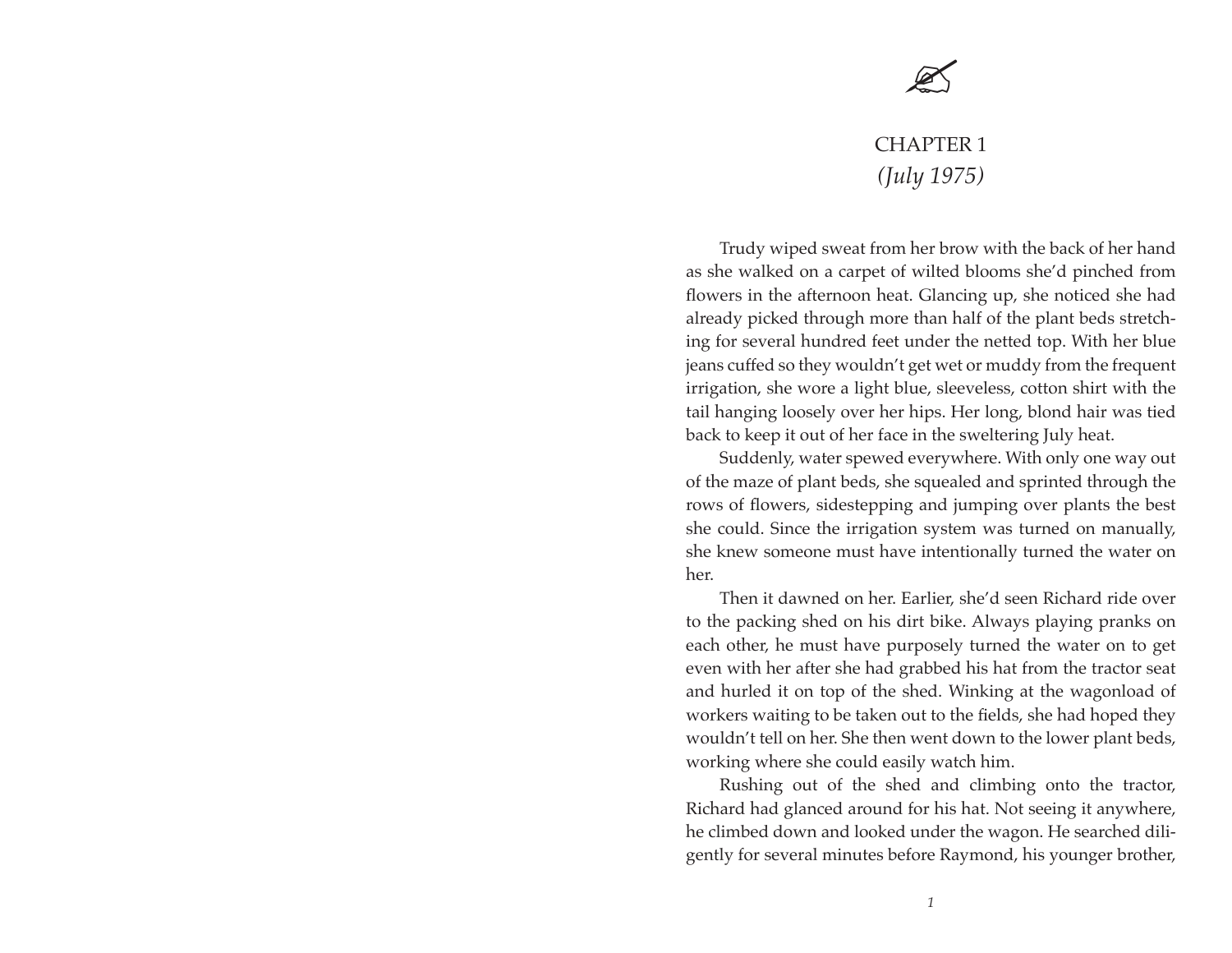finally told him where his hat was and pointed toward Trudy in the plant bed.

Watching him climb the ladder to fetch his hat, Trudy tried hard not to burst out laughing. She pretended not to notice as he looked her way, shaking his head and mumbling to himself.

As she ran from the plant bed, her mind raced on how to get back at him for spraying her. She was soaked from head to toe, her clothes clinging to her curvy body.

Knowing he expected her to run into the shed where he would laugh at her, she went to the back so he would have to come looking for her. She turned the outside spigot on full force and crouched down behind pallets of mulch with the nozzle of the hose ready in her hand.

Hearing footsteps, Trudy peeped through the stacked pallets and saw Richard looking around for her. She couldn't help noticing how handsome he looked in his baggy, gray trousers held up by suspenders, his tight white T-shirt and his wavy brown hair sticking out under his big-brimmed, gray hat.

He turned away as if to leave, so Trudy threw a wood chip at some barrels in front of her. Turning back, he slowly walked toward her. She waited with the nozzle ready, relishing her chance to wet him down. Once he was near her, she sprang from her hidden spot and sprayed him with the full force of water from the hose.

"Ahh!" he hollered, stumbling back, waving his arms and knocking his hat off.

Every way he turned, Trudy stayed with him, spraying him from head to toe and laughing. "You thought watching me run from the plant bed was funny, did you?"

Unable to get away from the spray of water, Richard grabbed the nozzle and wrestled with Trudy. Both of them, now soaking wet, tripped on the tangled hose and fell to the ground. Dropping the nozzle, Richard landed on his back with Trudy sprawled on top of him.

As they gazed at each other with grins on their faces, Richard said, "Gosh. That felt great. Thanks."

"Yeah! I'm sure you wanted me to wet you down."

Richard placed one arm behind his head for support. Looking into her face, it was apparent from her smile that she was gloating.

"I say, Trudy, it looks like you've done gone skinny dipping again but forgot to take your clothes off," Richard teased with a grin.

Trudy glanced down at her wet cotton shirt clinging snugly to her breasts. "I still can't believe I did that with you last summer. You're never going to let me forget it, are you?"

"I never want to forget anything about you," Richard said. He untied her long, blond hair and let it drop to her shoulders. "I don't know what I'm going to do with you being half a world away from me while I'm at school." He grinned. "I won't have anyone to pick on."

"Does that mean you're going to miss me?" she asked, raising an eyebrow.

"Probably every hour of every day."

"I'm going to miss you, too." Trudy sighed, her eyes focusing on his. "Just make sure you don't look for someone else to pick on."

"Don't worry. If it were up to me, I would stay here and go to school. Father is just so adamant about my starting college in the Netherlands."

Trudy shifted off Richard and rested her chin on her hands.

"Well, next year after I graduate from high school and we both turn eighteen, we'll have more say over what we want to do with our lives."

"That's almost a year away," he reminded her.

"Next summer will be here before you know it."

"It won't happen fast enough for me." His eyes narrowed. "Do you think your father and mother will approve of me taking you for my wife?"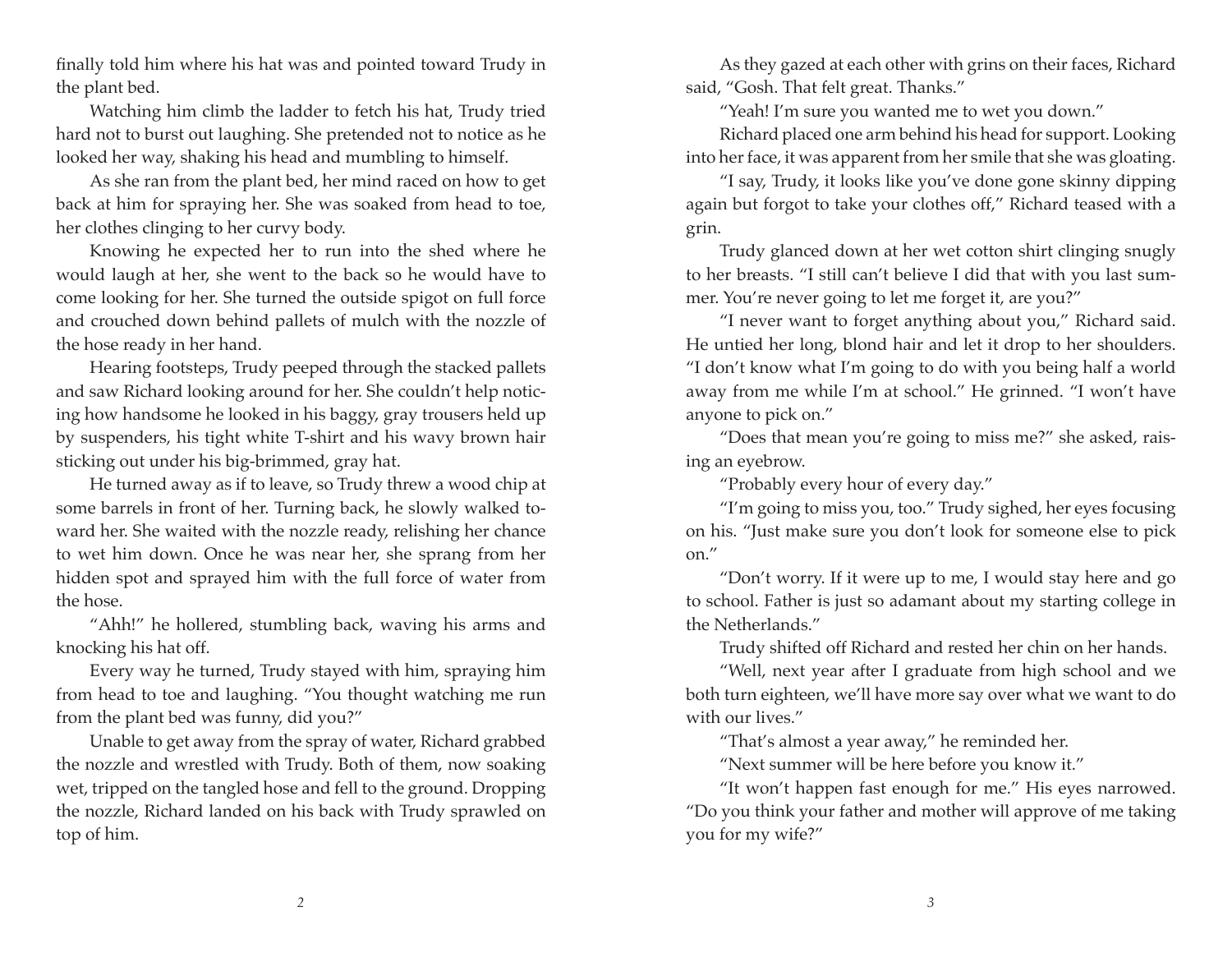"Sure they will," she responded enthusiastically. "Mom and Dad want me to go to college, but I can go to school and still be married. I know other girls who're married and still in school."

Richard rolled her hair into a bundle with his free hand.

"What are you doing, Richard?" she asked, raising up and pulling her hair loose.

"I want to see what you'll look like with your hair rolled up under a bonnet. After all, you'll be a Dutch wife."

Trudy reached for one of his suspenders, pulled it out and let it snap back against his wet shirt.

"Ouch!" he hollered, sitting up and rubbing his chest. "What'd you do that for?"

"I see right now these suspenders have got to go. They're beginning to warp your mind." She giggled. "Yes, I think you'd look great in a pair of bell-bottoms and one of those fluffy-sleeved French shirts should do it."

"Miss Trudy, you're a girl with a free spirit, I must say," he replied, teasingly.

"What's wrong with that? After all, aren't you the one who's arguing with your father all the time?"

Richard rolled over on his side, his head propped on an elbow. Trudy stretched out beside him. His brown eyes and handsome face were too much for her to resist so she leaned over and kissed him.

"Father and I just don't always see things the same way. He wants to get his way with everyone, and all he thinks about is how to make more money," Richard said, petulantly.

"What's wrong with making money?" Trudy laughed. "You can't have too much of that, can you?"

"No, but Father uses it as a control thing with everyone."

"You know he doesn't care for me, don't you?" Trudy said, observing Richard closely.

"Why do you think that?"

"Oh," she rolled her eyes, "just the way he looks at me when he sees us together, I suppose. Just call it intuition."

"It doesn't matter whether he likes you or not. I'm the one who counts."

"Yes, Richard. But I know that you and your father don't always get along. I'm afraid that once he knows you and I are planning to get married, things might get worse between you two." She winced. "I wouldn't want that to happen."

"Don't worry about it," Richard uttered nonchalantly.

"But it bothers me. Did you notice how he and your grandfather stared at us while we were having lunch with the workers from the fields? I know they were talking about us."

"You're just imagining things. Trust me. I'll make it work out for us one way or another. I promise."

"You know I trust you," she said, moving closer. She began to trace his broad, tanned face with her finger, beginning with his eyelids and then circling his eyes, nose, and lips.

Richard's arm cradled her and his hand began moving up the small of her back, causing her to shiver, even in the July heat. Then he pulled her face toward his, ever so gently, and kissed her.

Although she knew they should get back to work, Trudy melted in his arms. She passionately returned his kiss, figuring a few minutes of making out with Richard wouldn't matter. After all, they were behind the shed and no one could see them.

Richard pulled her body closer against him. Yielding to the familiar passion, she responded to his advances. Richard's weight caused her to fall back as he moved on top of her, his body pinning her down. Trudy savored the feeling he ignited inside her.

Suddenly hearing a noise, Trudy opened her eyes. Richard's father, Patrick Vanderveer, a husky man, was walking briskly toward them, a stern look on his face that was intensified by his heavy, dark eyebrows. Richard's grandfather, a tall, lanky man with a gray beard, wearing a big-brimmed, straw hat, followed close behind,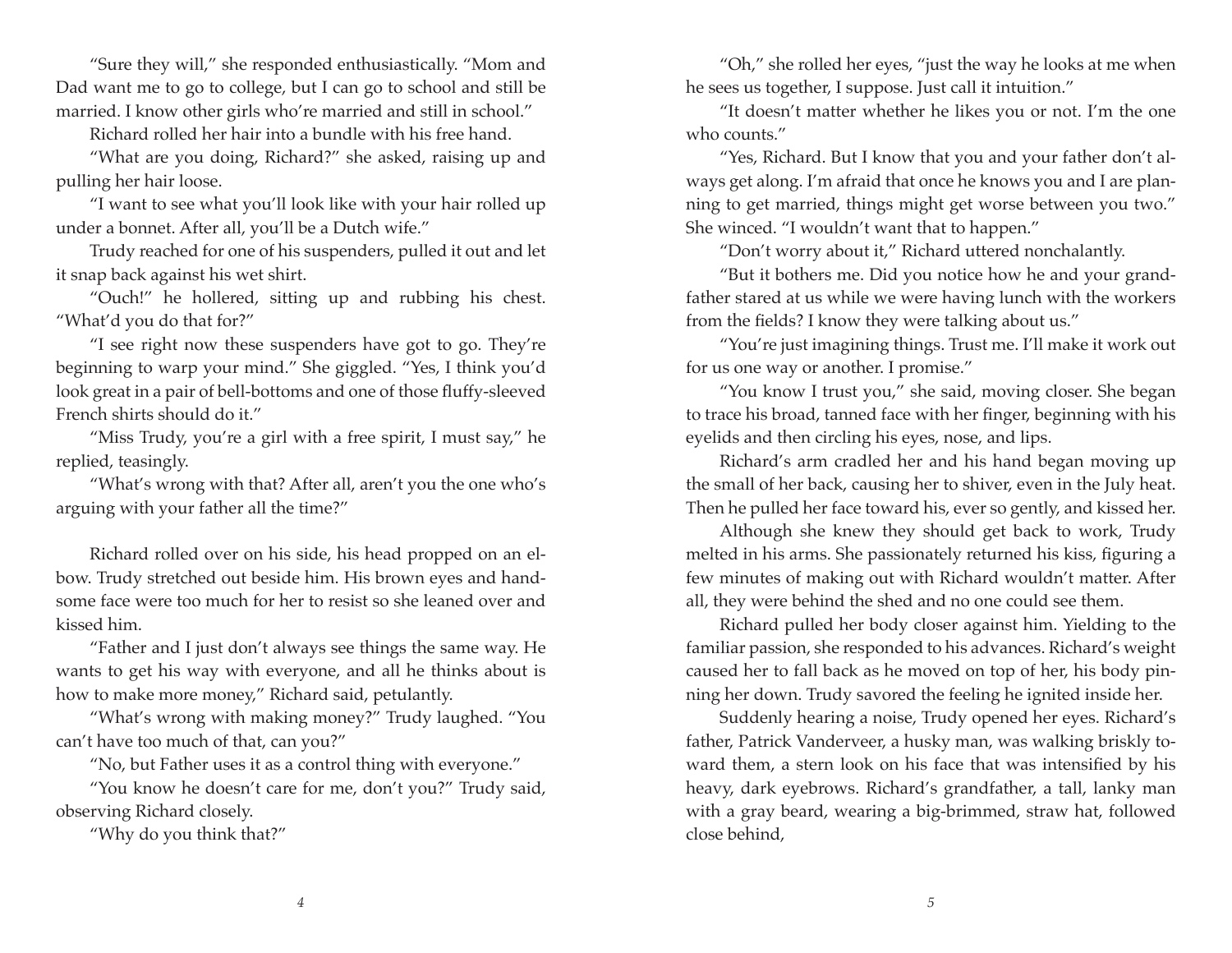Trudy pushed Richard aside and sprang to her feet, almost falling, but Richard jumped up in time to catch her. Still not meeting his father's eyes, he brushed loose grass from his trousers.

"Father," Richard stated quickly, "I'm getting ready to get the tractor to pull another load of berries in."

"I see what you're doing," Patrick shouted angrily. "Now get on out of here and back to work. I've got laborers waiting for you in the fields."

"Mr. Vanderveer, it's my fault," Trudy interjected. "I finished pinching the blooms from the flowers and saw Richard up here and sprayed him with the water hose."

"No, Trudy. You don't need to make excuses for me," Richard retorted. He picked up his hat and laid a hand on her shoulder.

"I see what you're doing, young lady," his father spoke angrily. "You need to go home and make yourself proper and put on some decent clothes. We don't run around on this farm looking like…" he gestured with his hand, searching for words.

The grandfather stood shifting from one foot to the other, continuously pushing his big-framed glasses up on his nose. His jaw jerked every so often as if he wanted to say something.

"Father, none of this is her fault," Richard interrupted, raising his voice. "I turned the sprinklers on while she was in the flower bed." He turned to Trudy with a pleading look. "Go ahead and leave. I'll take care of this."

Walking away, Trudy heard Richard and his father shouting at each other. Knowing nothing she could say would make it better for Richard, she got into her mom's Chevy Impala and drove away, saddened that she had caused a confrontation between Richard and his father.

Trudy felt she was to blame for at least some of their arguments since she and Richard were seldom away from each other for long. She tried to not let her affection for Richard show too much when she was around his family, but apparently that hadn't worked. His family had always been good to her, but lately she

couldn't help noticing the stares and mumbling that seemed to be directed toward her whenever she and Richard were together.

She knew she had gotten the job at Vanderveer Farm because her Uncle Harry and Aunt Margaret were neighbors on a smaller farm nearby. Right away, she noticed that she was the only teenage girl working there, which probably meant they'd hired her as a favor to her aunt and uncle. Being her first job, she worked hard to prove she could do as much work as the boys her age. Richard's grandfather often bragged on her work ethics when she first went to work for them, and his father seemed very pleased when she told him she was going to save all the money she made from working to go to college.

This was her third summer working for them. What had started out as a friendship between her and Richard, though, had blossomed into love. Trudy felt happy with all she had to look forward to. Her dad was retiring from the military in a few weeks and would be home permanently, and she was secretly making plans to spend her life with the boy she loved. The excitement and changes in her life were more than she could contain at times. However, she knew she needed to wait for their plans to unfold once Richard returned from The Netherlands next spring. But feeling uneasy about his father, she was leery about how he would react once he found out they were planning to wed.

Finally, Richard walked away, his head hung low from the verbal thrashing he had gotten from his father.

The white-bearded grandfather had stood quietly watching what had happened. He turned to his son, and said, "I don't think much of this. My grandson taking a fancy to some girl we know very little about here in the States and look at what she's done to him." He shook his head. "She's got him talking back to you and it's so disrespectful. This wouldn't happen in the homeland."

"I thought by keeping the boys in school back there, nothing like this would happen," Patrick admitted, shaking his head. "I guess I did wrong bringing them to the States to work during summers. I thought it would be a good experience for them."